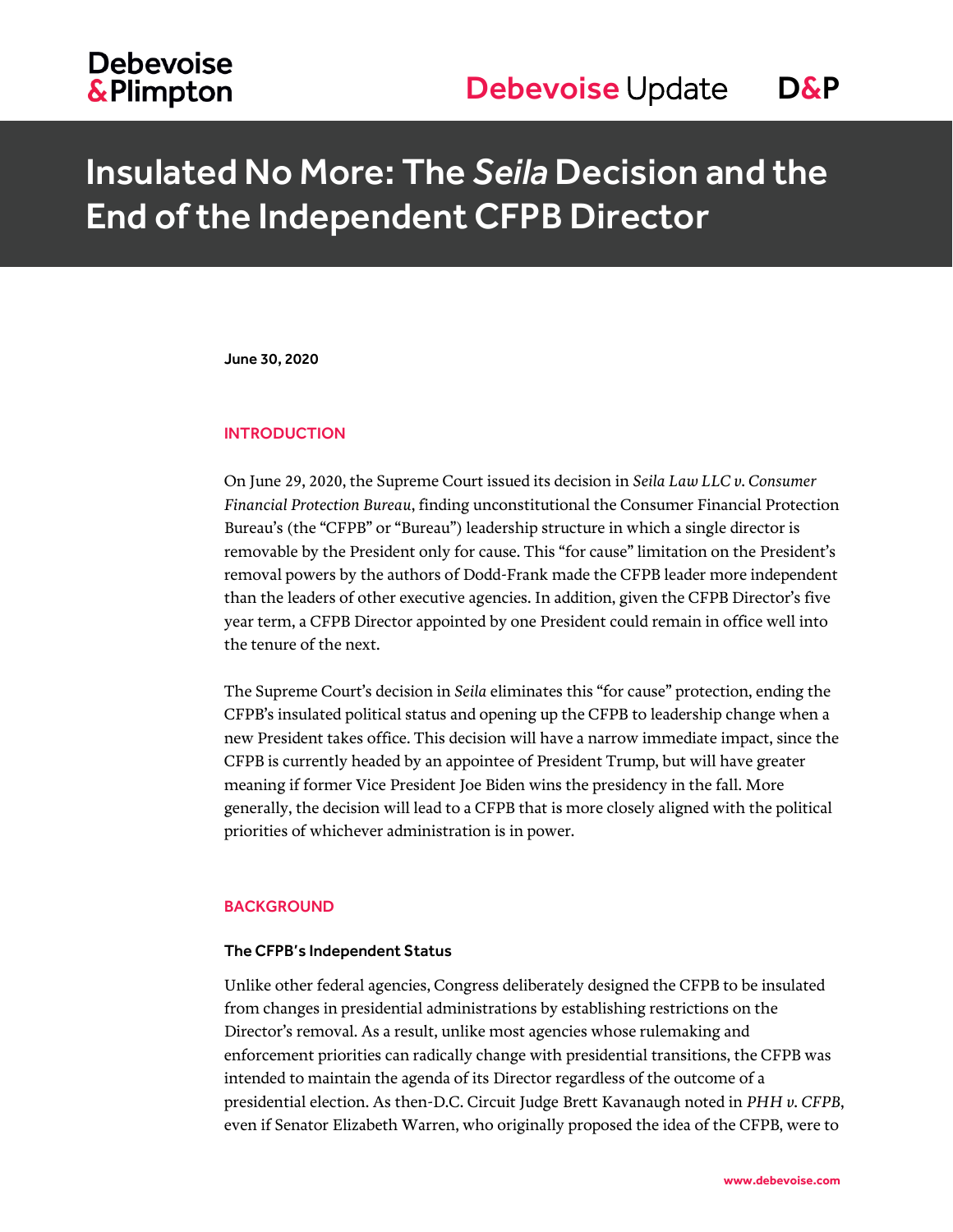## **Debevoise** & Plimpton

assume the presidency in 2021, she would be unable to replace the Trump-appointed CFPB Director until the end of the Director's term in 2023.<sup>1</sup>

The CFPB Director's protected status has been challenged since the agency's inception. Critics have described the CFPB Director as Washington's "second most powerful person," given her lack of accountability.<sup>2</sup> In PHH v. CFPB, the plaintiff challenged the constitutionality of the entire Bureau, arguing that a single CFPB Director removable only for cause violated the separation of powers by limiting the President's power of appointment. The D.C. Circuit found, in an *en banc* decision, that the CFPB was constitutional.<sup>3</sup> PHH did not pursue an appeal.

#### The *Seila* Case

The *Seila* case began in 2017, when the CFPB issued a Civil Investigative Demand ("CID") to Seila Law LLC, a law firm providing debt-related legal services. The firm rejected the CID, arguing that the CFPB leadership structure was unconstitutional. Relying on *PHH*, both the District Court and the Ninth Circuit ruled against Seila, finding that the CFPB structure was constitutional.<sup>4</sup> After the Ninth Circuit's decision, the CFPB (led by Trump appointee Kathy Kraninger) announced that it agreed with Seila Law and believed that its own leadership structure was unconstitutional. In response, the Supreme Court appointed Paul Clement to argue in support of the CFPB's structure.<sup>5</sup>

#### THE *SEILA* DECISION

On June 29, 2020, Chief Justice Roberts, joined in part by Justices Thomas, Alito, Gorsuch, and Kavanaugh, declared unconstitutional the agency's leadership by a single individual removable only for cause, defined by statute as "inefficiency, neglect of duty or malfeasance."<sup>6</sup> Finding that the structure violates the separation of powers, the Court stated that the agency "lacks a foundation in historical practice and clashes with

3 *Id.*

 $\overline{a}$ 

<sup>1</sup> *PHH Corporation v. CFPB*, Court Listener (Apr. 12, 2016)[, https://www.courtlistener.com/audio/15816/phh](https://www.courtlistener.com/audio/15816/phh-corporation-v-cfpb/)[corporation-v-cfpb/.](https://www.courtlistener.com/audio/15816/phh-corporation-v-cfpb/) *See generally PHH v. CFPB*, 839 F.3d 1 (D.C. Cir 2017).

<sup>2</sup> Corbind Barthold, *If It Takes History Seriously, The Supreme Court Will Strike Down the CFPB*, FORBES (Oct. 31, 2019)[, https://www.forbes.com/sites/wlf/2019/10/31/if-it-takes-history-seriously-the-supreme-court-will](https://www.forbes.com/sites/wlf/2019/10/31/if-it-takes-history-seriously-the-supreme-court-will-strike-down-the-cfpb/#282695d2413d)[strike-down-the-cfpb/#282695d2413d.](https://www.forbes.com/sites/wlf/2019/10/31/if-it-takes-history-seriously-the-supreme-court-will-strike-down-the-cfpb/#282695d2413d)

<sup>4</sup> *Seila Law LLC v. Consumer Financial Protection Bureau*, 591 U.S. \_\_\_, 2020 WL 3492641 at \*7 (June 29, 2020).

<sup>5</sup> Mike Scarcella, How Paul Clement Is Defending Obama's Consumer Protection Bureau, NATIONAL LAW J. (Jan. 15, 2020)[, https://www.law.com/nationallawjournal/2020/01/15/how-paul-clement-is-defending-obamas](https://www.law.com/nationallawjournal/2020/01/15/how-paul-clement-is-defending-obamas-consumer-protection-bureau/)[consumer-protection-bureau/.](https://www.law.com/nationallawjournal/2020/01/15/how-paul-clement-is-defending-obamas-consumer-protection-bureau/)

<sup>6</sup> *Seila*, 2020 WL 3492641 at \*9.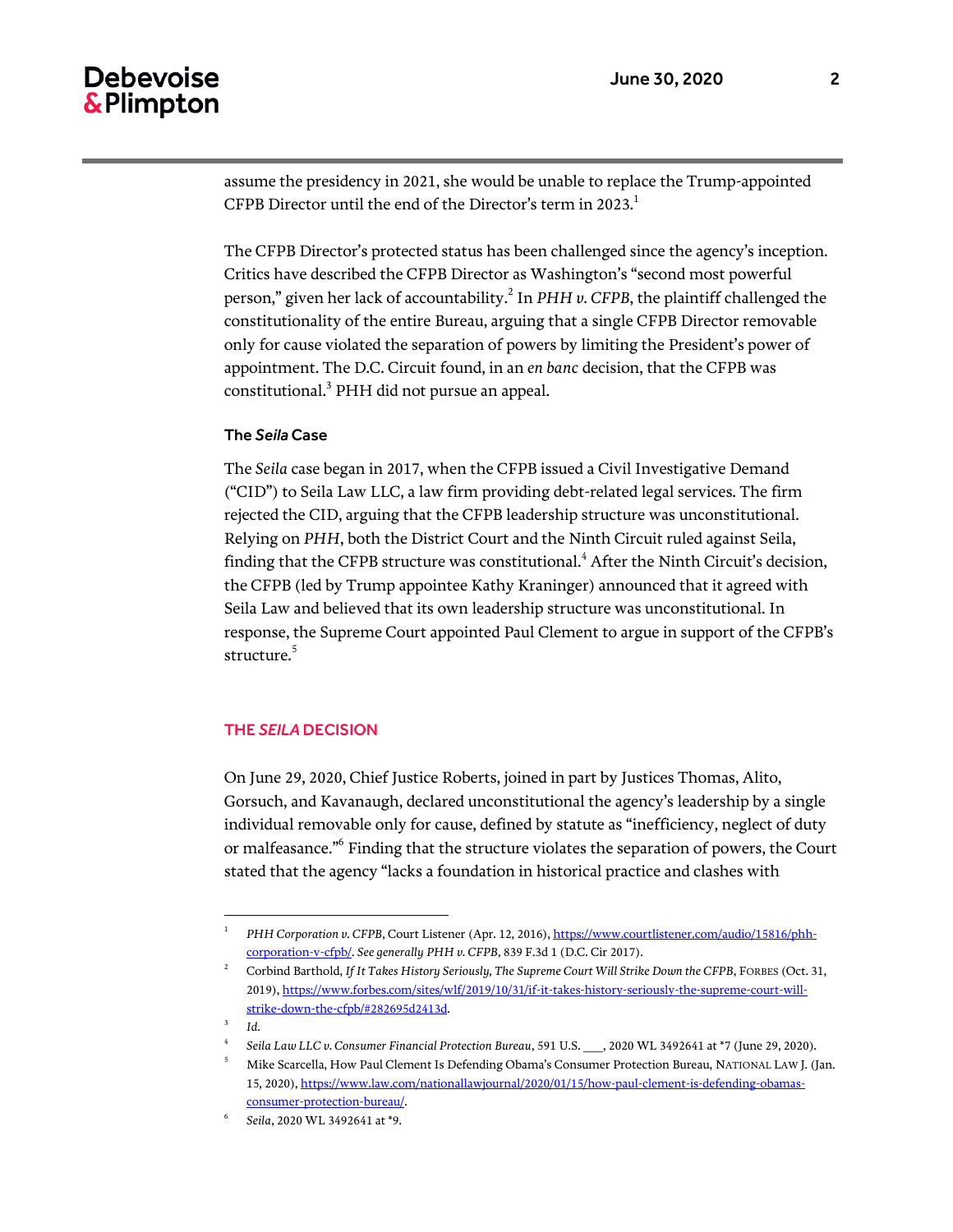## **Debevoise** & Plimpton

constitutional structure by concentrating power in a unilateral actor insulated from Presidential control."<sup>7</sup> As the plurality reasoned, the Executive's recognized authority to appoint executive officials must carry with it the power to remove those officials. $8$ 

However, by a 7-2 vote, the Court declined to extend this finding to render the CFPB unconstitutional as a whole, holding that the CPFB Director removability provision is sufficiently severable from the other provisions of the Dodd-Frank Act establishing the CFPB, such that the agency may continue to exercise its authority constitutionally. "The agency may therefore continue to operate, but its Director, in light of our decision, must be removable by the President at will."<sup>9</sup>

#### IMPACTS OF THE *SEILA* DECISION

#### Immediate Ramifications

The *Seila* decision's immediate impact will likely be minimal. Kathy Kraninger, the current CFPB Director, was appointed by Donald Trump in 2018, and the Bureau under her leadership has been pursuing rulemaking and enforcement initiatives that are closely aligned with the White House's policy priorities, meaning that Director Kraninger likely will not be removed by the current President. However, to the extent Director Kraninger were considering Bureau initiatives inconsistent with the President's priorities, the *Seila* decision makes it unlikely that such initiatives could now be pursued without the threatened assertion of the President's removal power.

The decision will have a much larger impact if former Vice President Biden wins the presidency in November and replaces Kraninger with his own choice of Director. Prior to *Seila*, Kraninger would have remained at the helm of the CFPB until 2023, now she would be subject to immediate replacement in a Democratic administration. Such a replacement would potentially lead to a much more active and aggressive CFPB. Just as the CFPB took an aggressive enforcement stance coming out of the 2008 Financial Crisis, the Bureau could also be very active coming out of the COVID-19 pandemic and the current economic dislocation.

#### Long-Term Impacts

The end of "for cause" protection for CFPB Directors will weaken the independence of the agency as it was originally envisioned, and has the effect of politicizing the Bureau's policy objectives by bringing them more closely into alignment with each presidential

 $\overline{a}$ 

<sup>7</sup> *Id*. at \*5.

<sup>8</sup> *Id*. at \*9-12.

<sup>9</sup> *Id*. at \*5.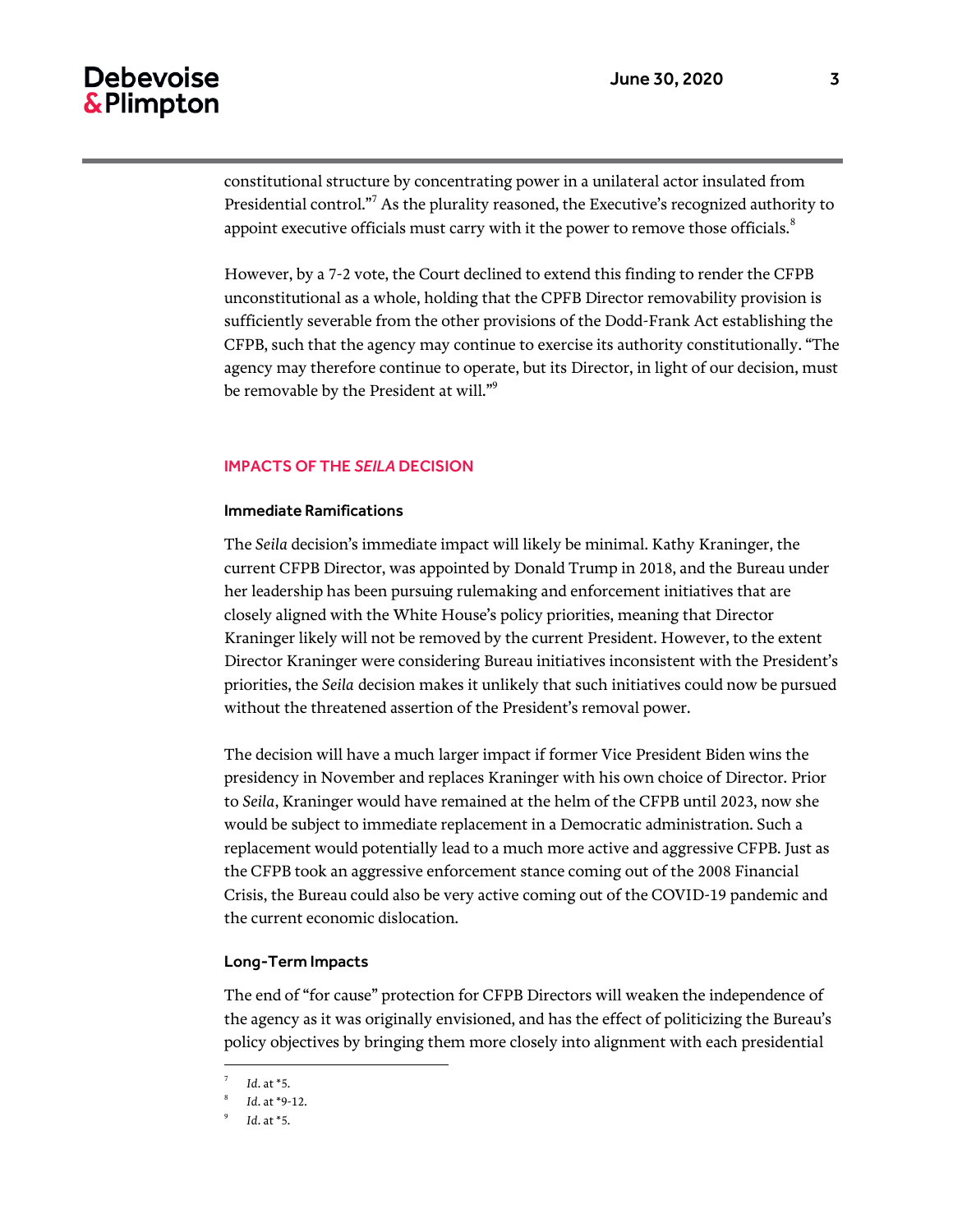## Debevoise & Plimpton

administration's priorities. This outcome may benefit some regulated companies and financial institutions by giving them additional avenues for indirect appeal within the executive branch in response to aggressive enforcement actions. But companies with high-profile errors or those that are unpopular politically may find themselves increasingly targeted by an agency now more subject to political pressures.

#### End of Constitutional Challenges to the CFPB's Existence

None of the Justices stated outright that he or she would eliminate the CFPB in its entirety due to these leadership structure issues. As a result, the almost decade-long battle over whether the CFPB as an institution is constitutional may have come to a close. Unless eradicated by law, the CFPB will likely continue its role in financial institution oversight.

#### Ratification of CFPB Actions

One open question is whether the CFPB will need to ratify its past rulemaking and enforcement actions. While the Court found that the CFPB Director's past removability protection was unconstitutional, it did not make clear whether the CFPB's past actions could therefore be challenged for failure to be ratified by a Director accountable to the President. The Court remanded this question to the Ninth Circuit. Companies facing pending CFPB investigations or enforcement actions may wish to consider whether to demand ratification of the action by Director Kraninger, prior to the investigation moving forward, now that she is removable at will.

#### **CONCLUSION**

The *Seila* decision ushers in the end of the CFPB's relative independence from changes in presidential administrations. What was originally designed to be a consumer watchdog immune to political influence will now become another federal agency whose leadership changes with the occupant of the White House. While this decision will have a limited immediate impact, companies should be cognizant that, if there is a Democratic victory in the fall, it will likely lead to a resurgent CFPB with broader enforcement and regulatory priorities, more swiftly than would have occurred absent the *Seila* decision.

\* \* \*

Please do not hesitate to contact us with any questions.